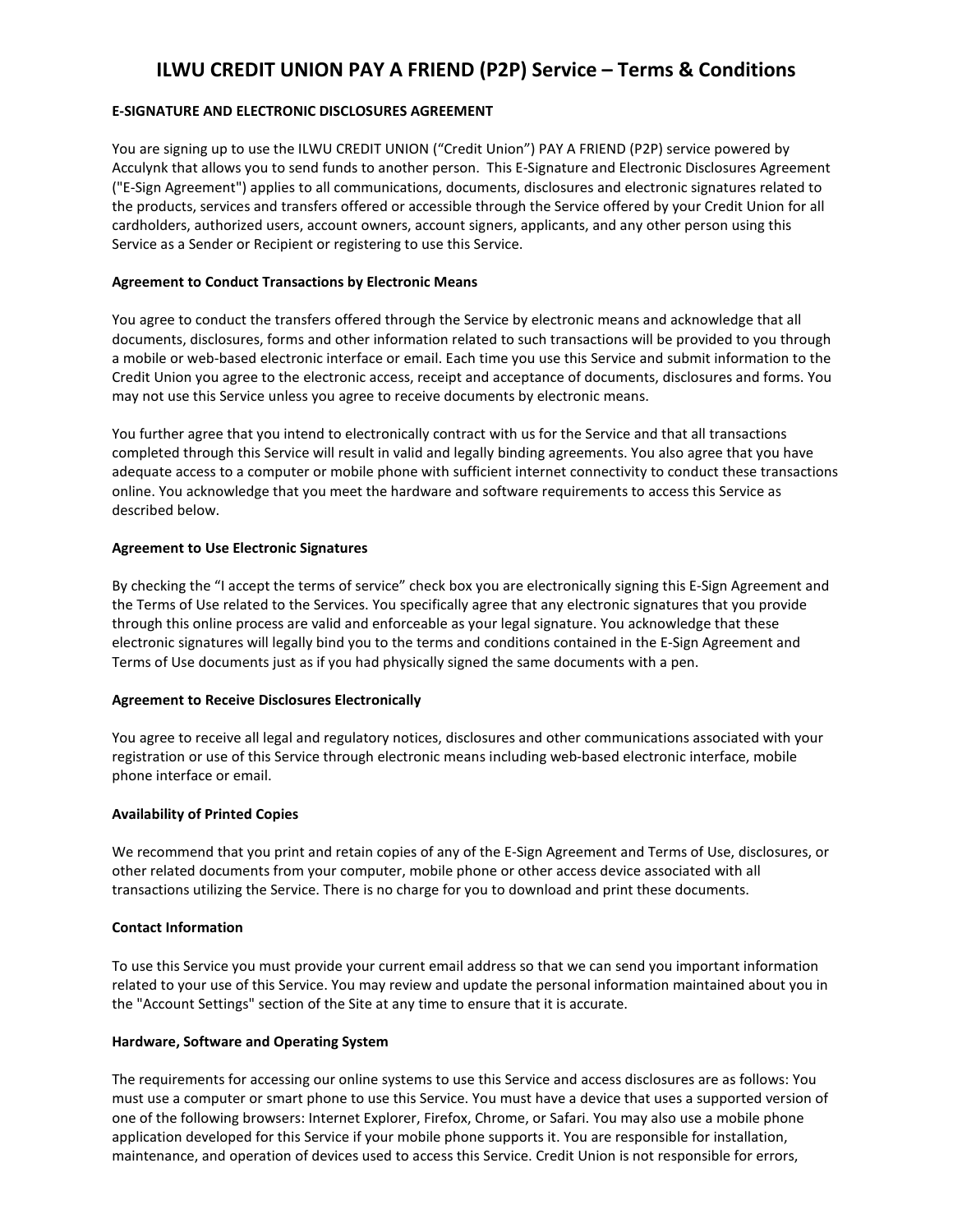failures, or malfunctions of any device used or attempted to be used for access to this Service. Credit Union is also not responsible for viruses or related problems associated with use of these online systems.

#### **Credit Union P2P Service Agreement and Terms of Use ("Terms of Use")**

These Terms of Use set forth the terms and conditions under which the Service is offered. The Service allows a Sender to transfer funds to a Recipient through electronic means. These Terms of Use affect your rights, you should read them carefully.

Unauthorized use of these systems is strictly prohibited and is subject to prosecution under the Computer Fraud and Abuse Act of 1986 and Title 18, U.S. Code Sec. 1001 and 1030. Credit Union or its Service Provider may monitor and audit usage of this system. You are hereby notified that the use of this system constitutes consent to such monitoring and auditing.

Any Account accessed through the Service is also subject to the terms and conditions of your Account ("Account Disclosures"). You should review the Account Disclosures carefully, as they may include transaction limitations and fees that might apply to your use of the Service.

1. Definitions

"Account" or "Accounts" refers to any accounts that may be debited or credited with funds under these Terms of Use.

"Recipient" means the cardholder to whom the Sender transfers funds.

"Sender" is the Credit Union Cardholder that transfers funds to another person through the Service.

"Service" means the P2P service powered by Acculynk that allows a Sender to send funds to Recipient.

"Service Provider" is Acculynk a company that arranges for person-to-person payments to customers of any U.S. financial institution.

"Site" is the Service Provider's electronic location accessed by a user through a mobile phone, computer or other access device.

"Transfer" means an electronic movement of funds from an account at Credit Union to an account of another party by means of the Service.

"Transfer Instructions" are the information that you provide when using the Service.

"Us," "We," and "Our" means Credit Union.

"You" and "Your" mean each person who applies or registers to use the Service and each person who uses the Service, including both the Sender and Recipient of a Transfer.

2. Description of Service and Consent

Credit Union debit cardholders may send one-time Transfers to Credit Union members or a depositor of another financial institution. Notice is given to the Recipient by the Sender providing the Recipient's email address or mobile phone number. You may originate these Transfers by use of a computer or a mobile smart phone. You may register for the Service which will make future Transfers more convenient for you. To use this Service you are providing information to our Service Provider from your mobile phone, desktop, laptop, or other computer. Service Provider is a vendor of Credit Union.

By participating in the Service, you are representing to the Credit Union that you are the owner or you have the authority to act on behalf of the owner of the mobile phone number or email address you are using to send or receive messages regarding Transfers. In addition, you are consenting to the receipt of emails or automated text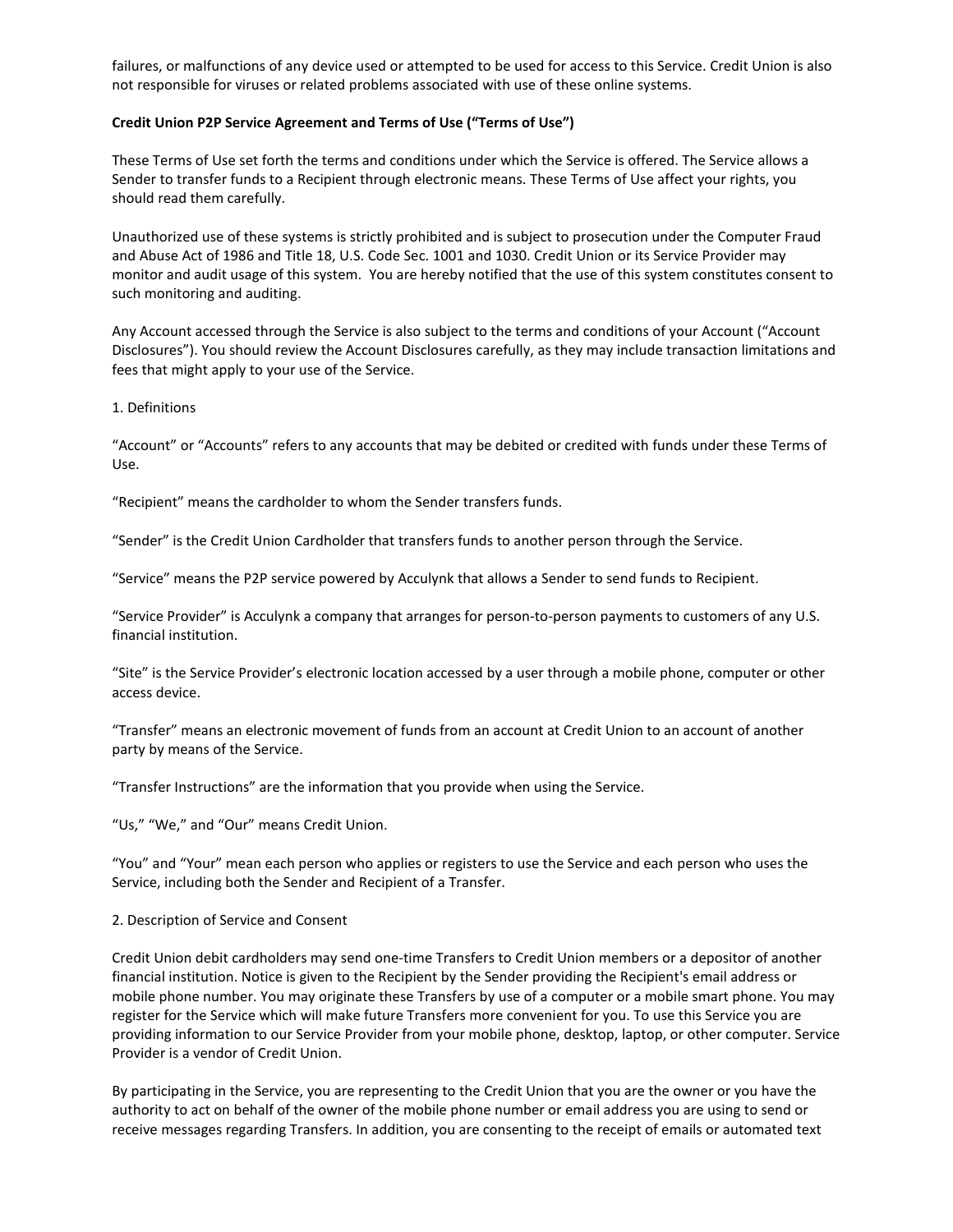messages from the Credit Union or its agent, regarding the Transfers and represent to the Credit Union that you have obtained the consent of the Recipients of your intended Transfers.

Funds may be transferred to any account in the United States as long as the Transfer is legal and allowed by the financial institutions involved.

#### 3. Eligibility

Individuals aged 18 years and older with a debit card issued by the Credit Union are eligible to use this Service to send funds to a Recipient. Any individual age 18 years and older with an account in the United States that may receive POS or ACH transactions may use this Service to receive funds that are transferred by the Sender. The Service is not offered to individuals under the age of 18. Other restrictions and eligibility requirements apply as described in this Agreement or other disclosures. Credit Union does not knowingly collect any personal information from or about individuals under 18 years of age. Please do not submit such information to the Credit Union, and as a parent or legal guardian, please do not allow your children to submit personal information without your permission. By using the Site or the Service, you represent that you meet these requirements.

#### 4. Transfers

You may make one-time Transfers by entering your debit card number and email address. The Sender provides the Recipient's email address or mobile phone number, and the Service uses this information to notify the Recipient. A Recipient must accept the Transfer within 10 days, or the Transfer will be cancelled and reversed. During this period, funds will be removed from the Sender's Account for the amount of the Transfer and the fee. Once the Recipient has successfully accepted the Transfer, funds will be sent to the Recipient's financial institutions for deposit to the Recipient's account. If the Sender and Recipient are both Credit Union members enrolled in the Service, Transfers will be immediately debited from the Sender's Account and reflected in the Recipient's Account. If the Sender and Recipient are both enrolled in the Service but are customers of different financial institutions, Transfers will be immediately debited from the Sender's Account and will be delivered to the Recipient's financial institution once claimed. Credit Union is not responsible for any failure of another financial institution to timely credit its customer's account.

You acknowledge and agree that Transfers will be completed using only the email address or mobile phone number you enter even if it identifies a person different from your intended Recipient. The name you enter will help you identify your intended Recipient in the drop down menu and your transaction history but will not be used to process payments. You must accurately enter the Recipient's email address or mobile phone number since your obligation to pay for the Transfer will not be excused by an error in the information you enter.

Transfer Instructions relating to external accounts and the transmission and issuance of data related to such Transfer Instructions shall be received pursuant to the terms of this Agreement, and the rules of the National Automated Clearing House Association ("NACHA") and the applicable automated clearing house, as well as any EFT Network, or networks, utilized to automate the transfer of funds and governed by Regulation E, (collectively, the "Rules"). The parties agree to be bound by such Rules as in effect from time to time. In accordance with such Rules, any credit to an Account shall be provisional until the Credit Union or the third party institution, which holds the account, has finally settled such credit.

It is the responsibility of the Sender and Recipient of funds to provide accurate information. You agree that you as Sender are authorized to withdraw or as Recipient are authorized to deposit funds into the Accounts whose numbers you provide or into the Accounts associated with the card number you are providing. You authorize the Credit Union, directly or through third parties, to make any inquires considered necessary to validate your identity. This may include asking you for further information, requiring you to take steps to confirm ownership of your email address or financial instruments, ordering a credit report and verifying your information against third party databases or through other sources.

You authorize the Credit Union to debit your account to complete the Transfer you request. If you are receiving funds, you authorize the crediting of your account using card networks or NACHA

#### 5. Sender Acknowledgment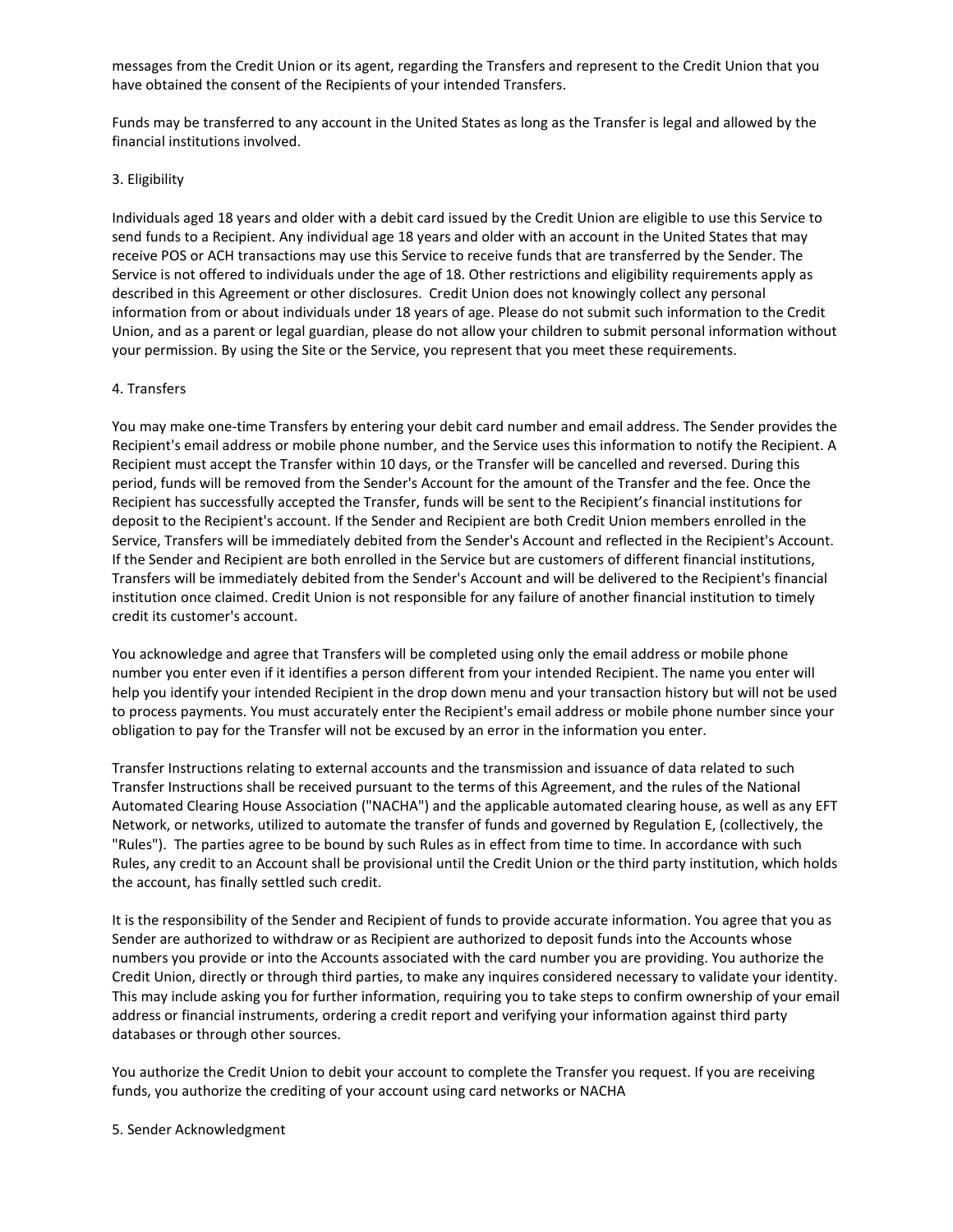By using this Service you, as the Sender, authorize the sending of an email or text message instructing the Recipient how to receive the funds that you are sending. You are further authorizing any Recipient of this message to act on the instructions to receive the funds you are sending. You acknowledge that any party receiving the email message at the email address you provide or text message at the mobile phone number you provide may obtain the funds you are sending.

You acknowledge and agree that we are not responsible for determining the identity of the party who receives the email or text message and acts upon the email or text message you provide. Your funds may not reach the intended Recipient because of errors made by the Sender or Recipient and you could lose all the funds. The funds that are credited to the account cannot be recalled by us. If you suspect that you have entered information incorrectly, call us immediately and we may be able to cancel the Transfer. We have no obligation to cancel the Transfer or to reimburse funds that were transferred according to the Sender's instructions. Furthermore, we may reject any Transfer request and may terminate your use of this Service for any reason including attempting insufficient funded Transfers.

## 6. Recipient Acknowledgment

By using this Service you as the Recipient are confirming that you are the person to whom the Sender intends to transfer funds. As the Recipient, you will be asked to provide your debit card information that will be used to transfer funds to your Account. If you choose not to provide your debit card information or your institution does not participate, you will be asked to provide account information including account number and routing information for your financial institution. In this case the funds will be transferred through the Automated Clearing House.

It is important that you enter accurate information. You agree that Credit Union, the receiving financial institution and our Service Provider may rely solely on the instructions you provide. If you enter inaccurate cardholder or account number information the funds may be deposited into another person's account. You acknowledge that the financial institution may make the deposit based on the account number or card number you provide even if those numbers do not correlate to the name that you provide. Retrieval of these funds will be the Recipient's responsibility to work with the financial institution to which the funds were sent. You may lose all the funds that were transferred. The funds that are credited to the account cannot be recalled by us.

If you suspect that you have entered information incorrectly or that you have received funds in error, call us immediately and we may attempt to cancel the transaction. We have no obligation to cancel the Transfer or to reimburse funds that were transferred according to the Recipient's instructions.

By using this Service you agree that you are the intended recipient of the email or text message and that you are the intended recipient of the funds. If you are not the person to whom the funds are intended then you agree to take no further action. You understand that it is a federal felony to use another person's identification with the intent to commit unlawful activity. You represent that the information you are providing is your true and correct information. If any information you provide is fraudulent, Credit Union reserves the right to recover all costs or losses from you, regardless of whether such costs or losses are incurred directly or indirectly.

# 7. Fees and Limitations on Transfers

You may transfer up to \$500 per transaction. The Credit Union may establish a limit on the number of Transfers and on the total dollar amount of Transfers that can be attempted or completed in one day. You may send multiple Transfers each day; a separate fee may be charged for each Transfer you send. We may modify the amount and frequency of Transfers at any time for security reasons or due to account activity.

Funds may be transferred from the account from which the debit card is authorized to transfer funds. Such transfers may overdraft your account and may result in a transfer from another account to cover the overdraft. In any of these situations, a transfer fee will be charged, as applicable. You may be denied service for insufficient funds in your account. You will be responsible for any other transaction fees that apply to your Account.

Please note that your mobile carrier may charge you for text messaging. Please check your mobile service agreement for details on applicable fees. The receiving institution may have limits on the number and type of Transfers allowed. Your financial institution may also charge a transaction fee.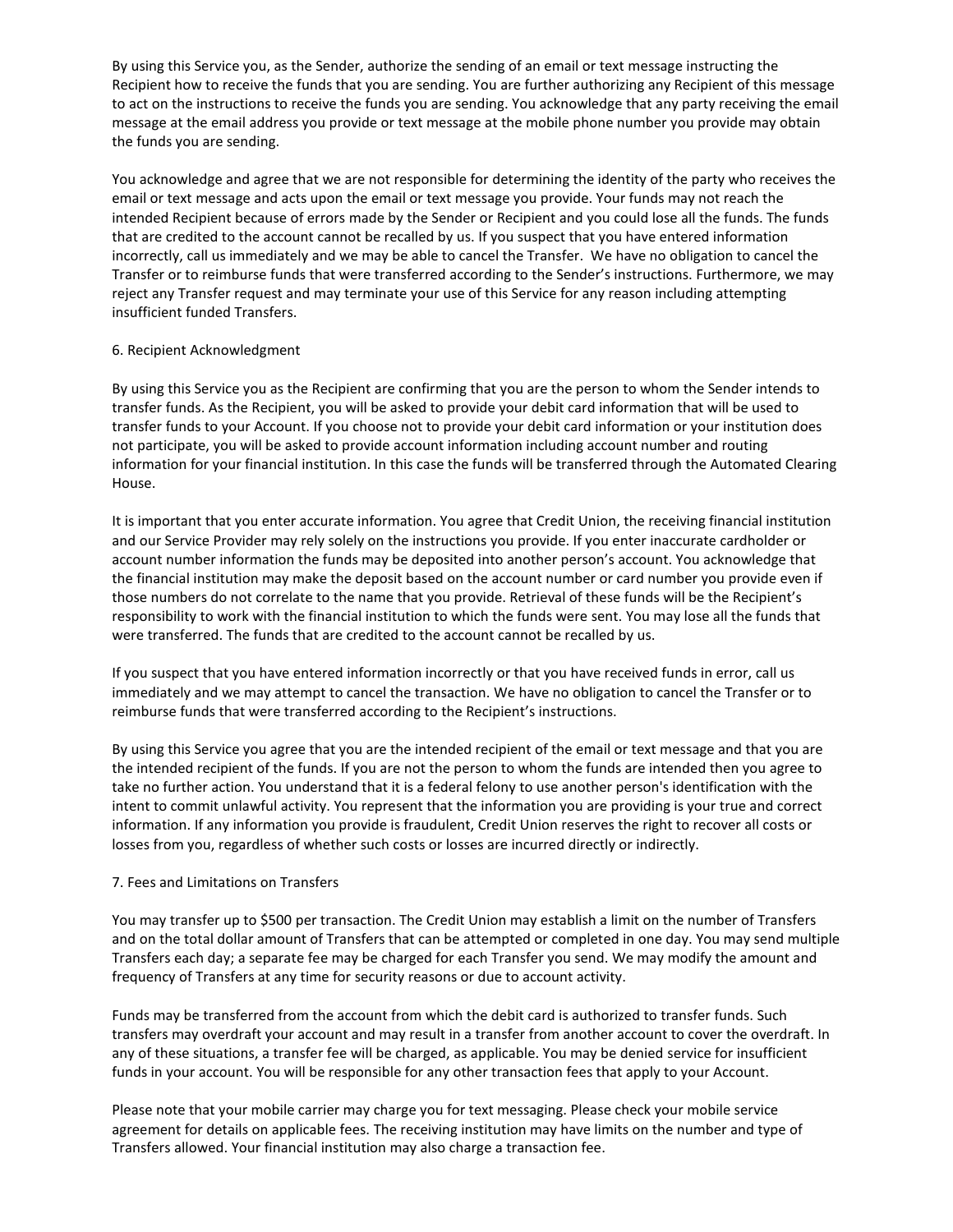## 8. Timing of Transfers

Transfers to remove the funds from the Sender's Account may take place immediately. However, the timing of funds received will depend on when the Recipient responds to the email and when their financial institution posts the Transfer. The posting of the Transfer is dependent on the business days of that institution.

## 9. Issues Affecting the Posting of Transfers

You authorize us to debit your account to complete the Transfer you request. If you are receiving funds, you authorize the Credit Union to credit your Account using card networks/switches or NACHA.

Other events may affect the timing or success of a Transfer reaching the intended Recipient. Such events may include, but are not limited to, errors made by the Sender or Recipient in entering information, inaccurate account or card number information, delays in posting by the receiving institution, acts of God, and network and NACHA interruptions. If we believe the Transfer may be illegal, we may decline or reverse the Transfer. The receiving institution may choose not to post the Transfer or to delay posting the Transfer. Neither the Credit Union nor the Service Provider is responsible for any delays in the Transfer of funds or the posting of funds to the Recipient's Account. You may have certain rights and responsibilities regarding the failure to timely post transactions and you are encouraged to pursue dispute resolution with the receiving financial institution.

Financial institutions have rules and regulations that govern their accounts. Some of these regulations may not allow a POS or ACH transfer of funds. You are responsible for ensuring that these types of Transfers are allowed for the Account that you specify. For example, an IRA may not allow electronic transfers directly into the Account. We are not responsible for any action or lack of action taken by the financial institution that delays, inhibits, or prevents the posting of the Transfer to the Account.

## 10. Security

The Sender and Recipient of funds may choose to register for this Service to simplify their future use of the Service. They will be asked to create a username and password and you are responsible for keeping them secure. We will not ask you for your password.

If the financial institution contacts us or our Service Provider for information regarding your Account, you authorize us to discuss the Transfer and the account information you have provided.

# 11. Cookies, Browser Information and Related Issues

When you visit the Site, the Service Provider may receive certain standard information that your browser sends to every website you visit, such as the originating IP address, browser type and language, access times and referring website addresses, and other information. This data may be used, among other uses, to improve the operation of the Site and to improve the security of the Site and Service by assisting in "authenticating" who you are when you access the Site or Service, particularly if you register for the Service and are issued or create a username and password.

The Service Provider may also receive additional information about your visit to the Site, including the pages you view, the links you click and other actions you take in connection with the Site and the Service. This data may be used, among other uses, to improve the operation of the Site and the Service.

Like most websites, the Site also uses "cookies," which are small data files placed on your computer or other device by the web server when you visit the Site. Most such cookies are "session" cookies that are only used for a specific period during which you are on the Site, but a few are "persistent" cookies that stay on Your hard drive and are read by the web server when you return to the Site (unless you erase them). The Site uses cookies to store your preferences and other information on your computer in order to save you time by eliminating the need to repeatedly enter the same information and to display your personalized content on your later visits to the Site. These cookies are linked to personal information about you, such as your email address. Most web browsers automatically accept cookies, but you can modify your browser setting to decline cookies if you prefer. However, if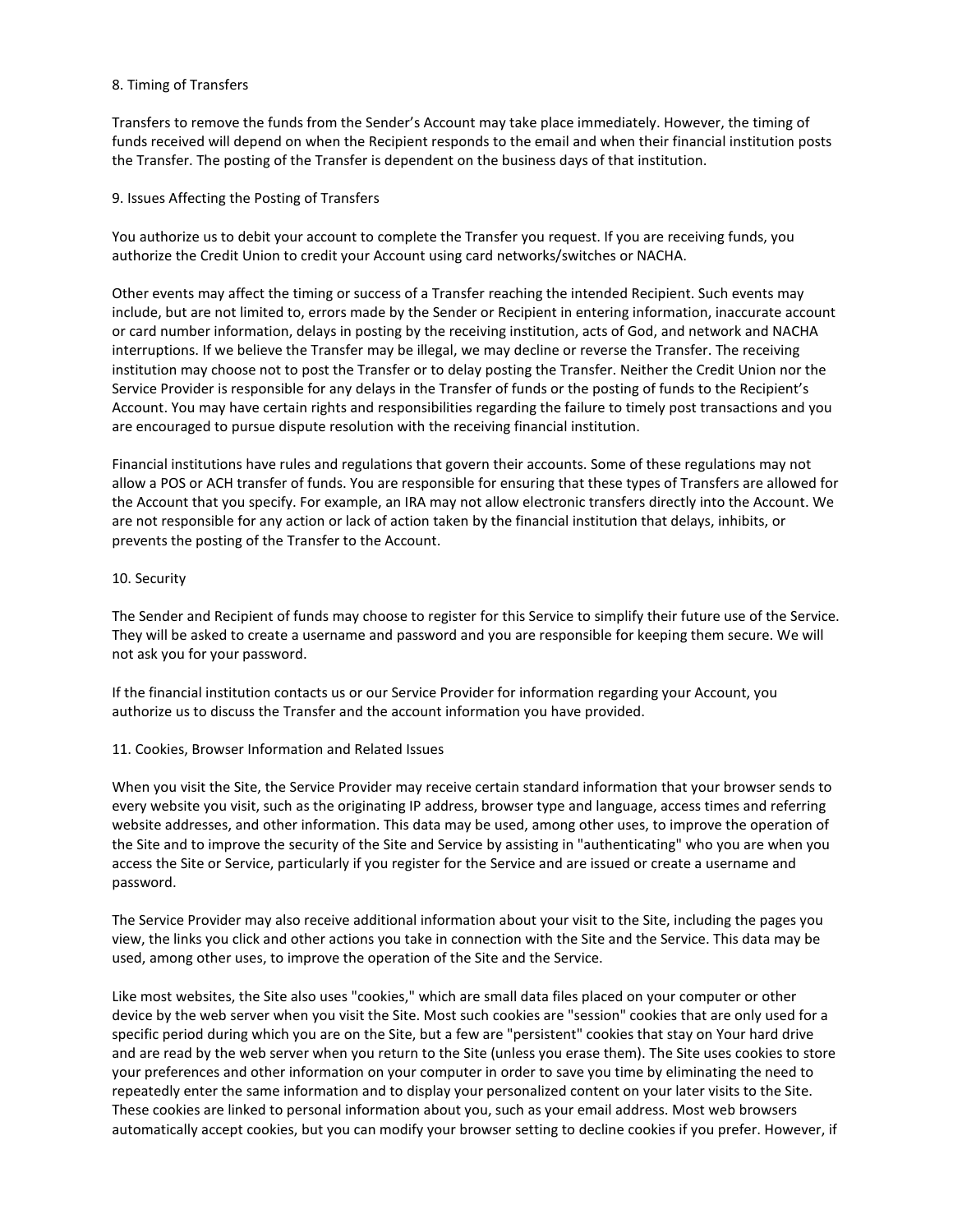you choose to decline cookies, you may not be able to sign in or use other interactive features of the Site that depend on cookies.

You may encounter the Service Provider's cookies or pixel tags on websites that we do not control. For example, if you view a web page created by a third party or use an application developed by a third party, there may be a cookie or pixel tag placed by the web page or application.

#### 12. Access to Information about You

You may review and update the personal information maintained about you in the "Manage Account" section of the Site at any time to ensure that it is accurate.

Once you close your Accounts with the Credit Union or you no longer have a debit card, you may no longer send Transfers. However your Account information will be maintained for a retention period to accommodate any residual issues that may arise.

## 13. Amendments

Credit Union may amend these Terms of Use or any other disclosures at any time by posting a revised version on the Site. The revised version will be effective immediately at the time it is posted, unless a delayed effective date is expressly stated therein. Credit Union may also provide you with an email notification of such amendments. The Credit Union may require you to affirmatively acknowledge or accept the revised Terms of Use in order to continue using the Service. Any use of the Service after a notice of change (whether by Site posting, email, or express acknowledgment or acceptance) will constitute your express agreement to such changes.

## 14. Limitations of Warranties

THE SITE AND SERVICE AND RELATED DOCUMENTATION ARE PROVIDED "AS IS" WITHOUT WARRANTY OF ANY KIND, EITHER EXPRESS OR IMPLIED, INCLUDING, BUT NOT LIMITED TO, THE IMPLIED WARRANTIES OF TITLE, MERCHANTABILITY, FITNESS FOR A PARTICULAR PURPOSE, AND NON-INFRINGEMENT. IN PARTICULAR, WE DO NOT GUARANTEE CONTINUOUS, UNINTERRUPTED OR SECURE ACCESS TO ANY PART OF OUR SERVICE, AND OPERATION OF THE SITE MAY BE INTERFERED WITH BY NUMEROUS FACTORS OUTSIDE OF OUR CONTROL. SOME STATES DO NOT ALLOW THE DISCLAIMER OR CERTAIN IMPLIED WARRANTIES, SO THE FOREGOING DISCLAIMERS MAY NOT APPLY TO YOU. THIS PARAGRAPH GIVES YOU SPECIFIC LEGAL RIGHTS AND YOU MAY ALSO HAVE OTHER LEGAL RIGHTS THAT VARY FROM STATE TO STATE.

THE FOREGOING SHALL CONSTITUTE YOUR EXCLUSIVE REMEDIES AND THE ENTIRE LIABILITY OF CREDIT UNION AND ITS AFFILIATES AND SERVICE PROVIDERS AND THE EMPLOYEES AND CONTRACTORS OF EACH OF THESE, FOR THE SERVICE AND THE PORTION OF THE SITE THROUGH WHICH THE SERVICE IS OFFERED. YOU ACKNOWLEDGE AND AGREE THAT FROM TIME TO TIME, THE SERVICE MAY BE DELAYED, INTERRUPTED OR DISRUPTED PERIODICALLY FOR AN INDETERMINATE AMOUNT OF TIME DUE TO CIRCUMSTANCES BEYOND OUR REASONABLE CONTROL, INCLUDING, BUT NOT LIMITED TO, ANY INTERRUPTION, DISRUPTION OR FAILURE IN THE PROVISION OF THE SERVICE, WHETHER CAUSED BY STRIKES, POWER FAILURES, EQUIPMENT MALFUNCTIONS OR OTHER REASONS.

# 15. Limitation on Liability

IN NO EVENT SHALL CREDIT UNION OR ITS AFFILIATES OR SERVICE PROVIDERS OR THE EMPLOYEES OR CONTRACTORS OF ANY OF THESE, BE LIABLE FOR ANY CLAIM ARISING FROM OR RELATED TO THE SERVICE CAUSED BY ITS AFFILIATES OR SERVICE PROVIDERS OR THE EMPLOYEES OR CONTRACTORS OF ANY OF THESE, BE LIABLE FOR ANY INDIRECT, SPECIAL, INCIDENTAL, CONSEQUENTIAL, OR EXEMPLARY DAMAGES, INCLUDING LOSS OF GOODWILL OR LOST PROFITS (EVEN IF ADVISED OF THE POSSIBILITY THEREOF) ARISING IN ANY WAY OUT OF THE INSTALLATION, USE, OR MAINTENANCE OF THE SERVICE OR THE PORTION OF THE SITE THROUGH WHICH THE SERVICE IS OFFERED, EVEN IF SUCH DAMAGES WERE REASONABLY FORESEEABLE AND NOTICE WAS GIVEN REGARDING THEM.

#### 16. Limitation on Damages